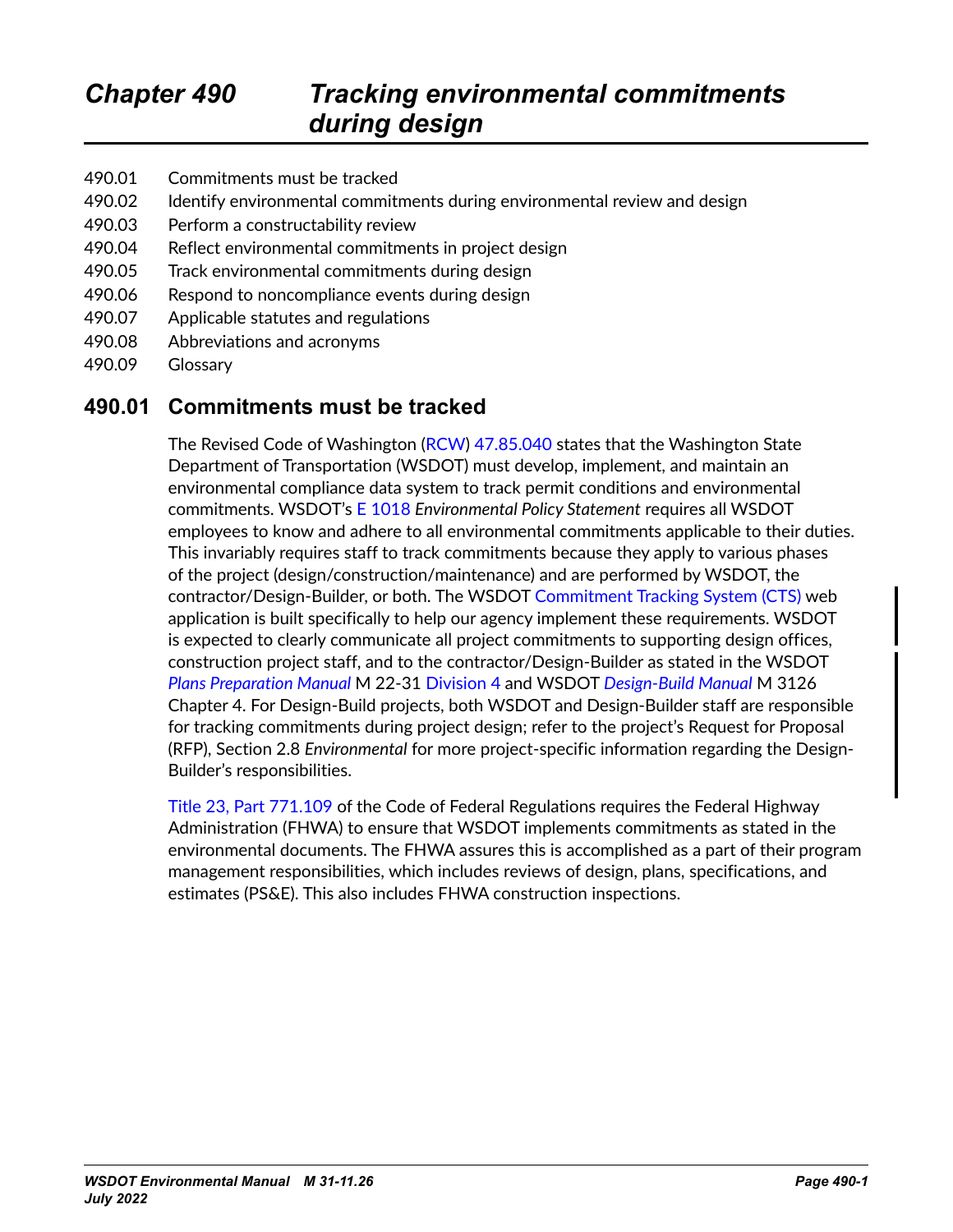# **490.02 Identify environmental commitments during environmental review and design**

Identifying environmental commitments early in design ensures that the complete design package is developed with compliance in mind before it goes out for bid. The WSDOT *[Plans Preparation Manual](https://wsdot.wa.gov/engineering-standards/all-manuals-and-standards/manuals/plans-preparation-manual)* [Division 4](http://www.wsdot.wa.gov/publications/manuals/fulltext/M22-31/Division4.pdf) requires WSDOT to identify all project environmental commitments. In most cases, commitments will be in writing, but note that some commitments may be delivered electronically or verbally. These commitments may result from:

- Planning activities.
- Federal review process via the National Environmental Policy Act (NEPA).
- Washington State review process via the State Environmental Policy Act (SEPA).
- Tribal participation and consultations.
- Design efforts, including field activities.
- Permit acquisition.

It is WSDOT policy (*[Design Manual](https://wsdot.wa.gov/engineering-standards/all-manuals-and-standards/manuals/design-manual)* M 22-01 Section 225.04) that a project commitment file be established as soon as NEPA/SEPA documents are completed. The Region/Mode/ Megaprograms Environmental Office is responsible for creating and maintaining the commitment file as a project progresses through its development process. This file serves as the repository for all final environmental commitments leading to development of the contract.

## **490.03 Perform a constructability review**

The WSDOT *[Master Deliverables List](https://wsdot.wa.gov/engineering-standards/project-management-training/project-management/project-management-guide)* (MDL) is a comprehensive list of project deliverables organized by project phases. Section PSE.50 of the MDL requires that constructability reviews be performed during design. WSDOT must ensure all environmental commitments are constructible. If WSDOT identifies a non-constructible commitment, then the Region/ Mode/Megaprograms Environmental Office must resolve the issue prior to delivering the environmental commitment file to the Project Engineer; this may be accomplished through communication with the source of the commitment (e.g., the appropriate resource agency).

# **490.04 Reflect environmental commitments in project design**

WSDOT's [E 1018](http://wwwi.wsdot.wa.gov/publications/policies/fulltext/1018.pdf) *Environmental Policy Statement* requires that WSDOT communicate compliance requirements to contractors/Design-Builders. The project design must reflect commitments from the environmental review process and the permits. Provide a copy of the commitment file to the Project Engineer responsible for design elements (such as structures, roadway, or stormwater), so they can ensure the project incorporates all design phase commitments into contract documents, and that those commitments get closed out. See Chapter 590 to incorporate environmental commitments into the contract, and Chapter 600 for information on closing commitments upon completion. WSDOT staff can use CTS to track commitments and generate a commitment file including all the environmental commitments that must be considered during the design phase of a project; refer to the help menu within CTS for instructions on how to use CTS to manage commitments and generate a list of all commitments.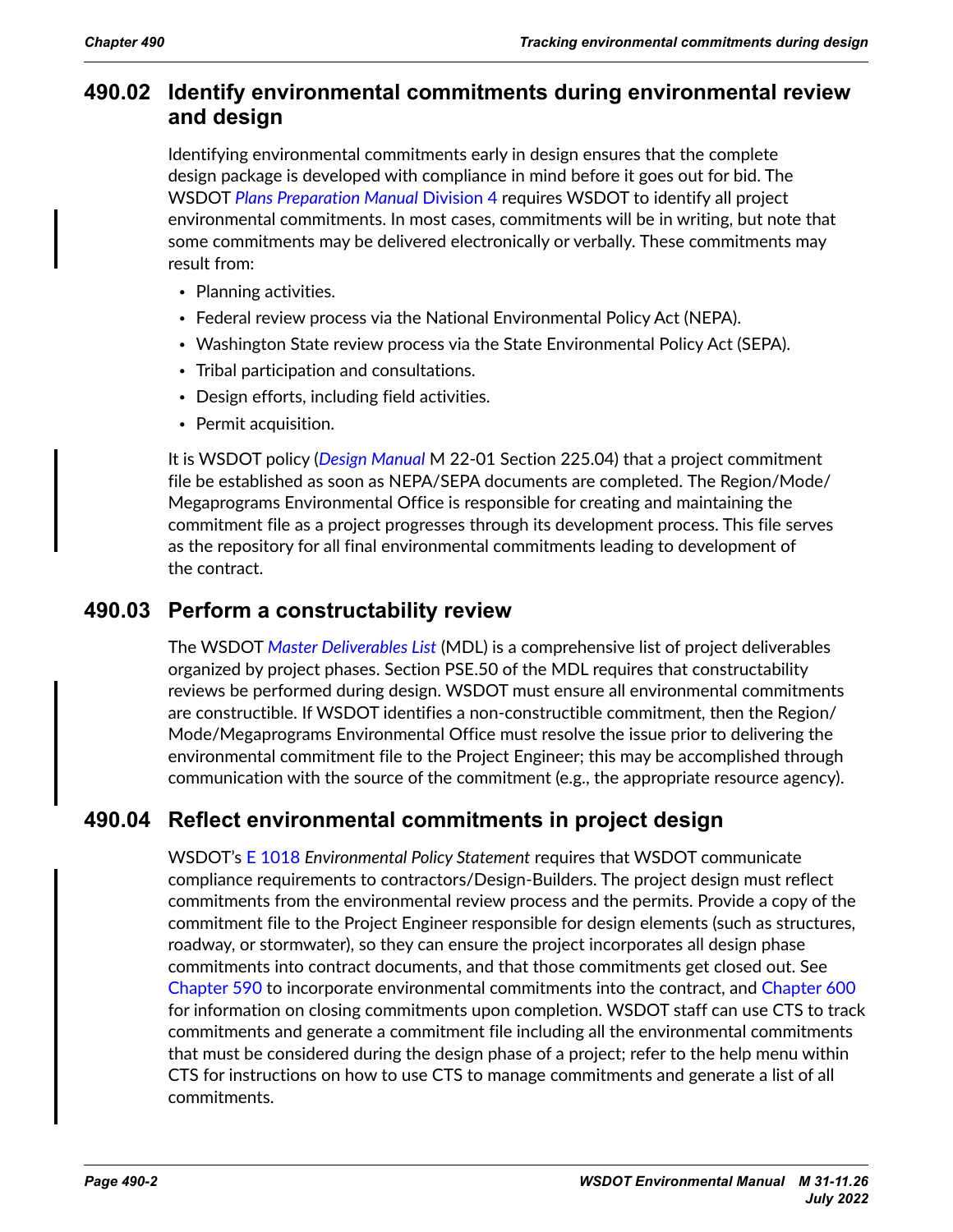# **490.05 Track environmental commitments during design**

Environmental commitments must be tracked to determine how and when they are fulfilled, including those for which the contractor/Design-Builder is responsible. For each commitment, include a description, source of the commitment, responsible party (e.g., WSDOT, contractor/Design-Builder, or both), and applicable project phase(s) (e.g., design, construction, or maintenance).

As commitments are fulfilled, update the commitment file to reflect their status as closed; if appropriate, also document how the commitment was fulfilled. Inquire with the Project Office Designers to discuss design commitments that are not incorporated or have a status of open. The Region/Mode/Megaprograms Environmental Office is responsible for clearly communicating to the Project Engineer the status of all commitments in the commitment file.

Project teams may use CTS to track and manage environmental commitments. For your convenience, CTS contains commitments for some common and general permits and approvals; refer to the help menu within CTS for instructions on how to add and update commitments to a project and generate reports, including commitment close-out reports.

## **490.06 Respond to noncompliance events during design**

WSDOT employees are obligated to report noncompliance [\(RCW 47.85.030\(3\)\(a\)](https://app.leg.wa.gov/RCW/default.aspx?cite=47.85.030)). Section 225.05 of the *[Design Manual](https://wsdot.wa.gov/engineering-standards/all-manuals-and-standards/manuals/design-manual)* states the purpose of the Environmental Compliance Assurance Procedure (ECAP) for the design phase of a project, and provides instruction on how to recognize and rectify environmental noncompliance events.

## **490.07 Applicable statutes and regulations**

- Applicability and responsibilities [23 Code of Federal Regulations; 771.109](https://www.ecfr.gov/current/title-23/chapter-I/subchapter-H/part-771/section-771.109)
- Transportation Project Delivery and Review - [47.85 RCW](https://app.leg.wa.gov/RCW/default.aspx?cite=47.85)

#### **490.08 Abbreviations and acronyms**

CTS Commitment Tracking System ECAP Environmental Compliance Assurance Procedure FHWA **Federal Highway Administration** JARPA Joint Aquatic Resources Permit MDL Master Deliverables List NEPA **National Environmental Policy Act** PS&E Plans, Specifications, and Estimates RCW Revised Code of Washington RFP Request for Proposal SEPA State Environmental Policy Act